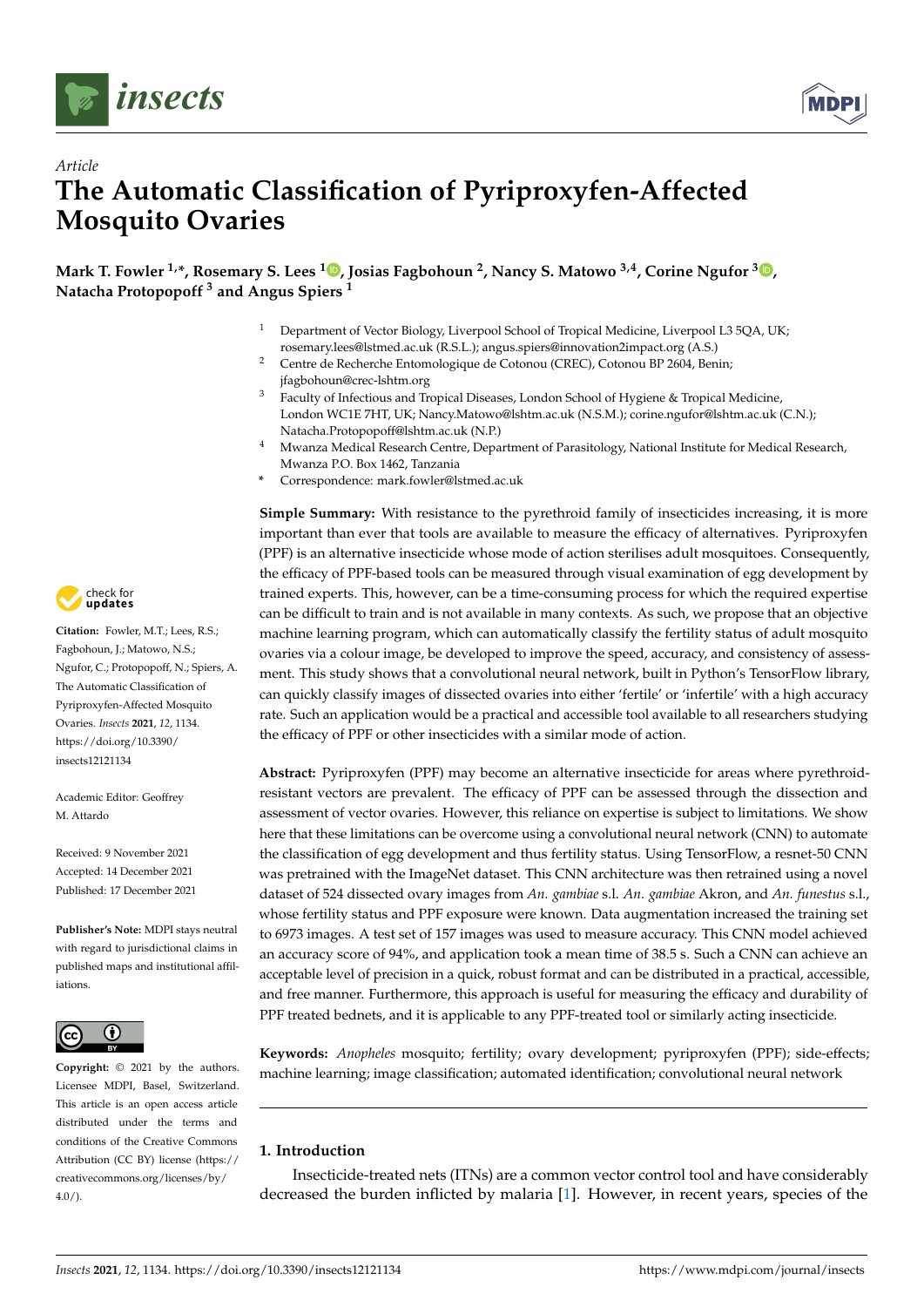mosquito genus *Anopheles*, the principal vector for malaria, have demonstrated an increased resistance to the pyrethroid-based insecticides used to treat ITNs. This increase in resistance to pyrethroids threatens the efficacy of ITNs and may have contributed to an increase in malaria cases in affected areas [\[2\]](#page-8-1). Consequently, alternative effective insecticides for use on ITNs need to be identified to maintain the efficacy of this intervention and meet the gap in global disease control that pyrethroid resistance has created  $[3,4]$  $[3,4]$ . ITNs treated with a mixture of pyriproxyfen (PPF) and pyrethroids offer an alternative to standard pyrethroidtreated ITNs in areas where pyrethroid-resistant malaria vectors are prevalent [\[5–](#page-8-4)[8\]](#page-8-5). The mode of action of PPF affects the fertility, longevity, and lifetime fecundity of malaria vectors [\[9](#page-9-0)[,10\]](#page-9-1), and PPF-treated ITNs have been shown to sterilise *Anopheles* mosquitos under both laboratory and field conditions [\[11](#page-9-2)[,12\]](#page-9-3). As vector ovary development is inhibited by exposure to PPF [\[8\]](#page-8-5), and females that fail to develop morphologically normal eggs have been shown to not oviposit [\[13](#page-9-4)[,14\]](#page-9-5), a means of measuring efficacy and monitoring the durability of PPF and PPF-treated tools is through the assessment of eggs for signs of abnormal or inhibited development [\[8](#page-8-5)[,12\]](#page-9-3). Although different means of scoring sterility exist (e.g., by looking for the ability to prevent egg laying or oviposition inhibition), another method to determine fertility status is based on trained experts manually dissecting ovaries and classifying egg development according to Christopher's stages [\[15\]](#page-9-6). However, this can be a time-consuming process and requires a level of expertise not always available. Therefore, to increase the throughput and robustness of data used to measure the efficacy and durability of PPF-based ITNs, and to aid efficient and reproducible data collection in research settings, freely available alternative methods for the accurate, quick, and automatic classification of ovary development are required.

In recent years, deep learning models and convolutional neural networks (CNNs) have made significant progress across a range of computer vision problems, including image classification [\[16\]](#page-9-7). A CNN implements a convolution operation across several distinct layers to convert an input (i.e., an image) into an output (i.e., a classification)**.** The convolution operation applies a filter or kernel (usually a  $3 \times 3$  or  $5 \times 5$  matrix) to a two-dimensional representation of an image. This matrix then slides over the full 2D grid, performing calculations on the data depending on the kernel's weights, transforming data into a representation of patterns found within the image (i.e., edges, etc.) [\[17\]](#page-9-8). A CNN, therefore, uses linear regression with forward and backward propagation in a neural network to automatically adjust and determine the most appropriate kernel weights [\[18](#page-9-9)[,19\]](#page-9-10). These weights can then identify different pattern types found within a dataset, with layers earlier in the network identifying primitive features in an image, such as edges and colours, while deeper layers detect more complex shapes, patterns, or objects [\[20,](#page-9-11)[21\]](#page-9-12).

This type of architecture enables the automatic training and detection of multiple visual features, which can then be used to identify and classify variance between images. However, the area of application for deep learning and CNNs has been constrained by its reliance on large datasets to avoid overfitting (i.e., to ensure generalisability) and, thus, achieve high accuracy rates [\[22\]](#page-9-13). Nevertheless, the size of a dataset can be increased through data augmentation, which employs a raft of tactics so as to artificially increase the available dataspace and allow generalisable models to be built. Data augmentation includes the geometric transformation, colour augmentation, and random cropping of available data (amongst other techniques), thereby creating randomised novel images from those that are already available [\[23\]](#page-9-14). However, even with data augmentation, most datasets are still insufficient to avoid overfitting. In such cases, transfer learning can be used, whereby opensource architectures and pretrained weights, derived using very large datasets, are repurposed and fine-tuned for a different but related task [\[24\]](#page-9-15). Models trained against the ImageNet dataset (which contains over 14 million images and 20 thousand classes) are freely available and regularly achieve high levels of accuracy [\[25\]](#page-9-16). Three common and high-performing models used in transfer learning, all pretrained and tested against the ImageNet dataset, are (1) VGG-16 [\[26\]](#page-9-17), (2) ResNet-50 [\[27\]](#page-9-18), and (3) InceptionV3 [\[28](#page-9-19)[,29\]](#page-9-20).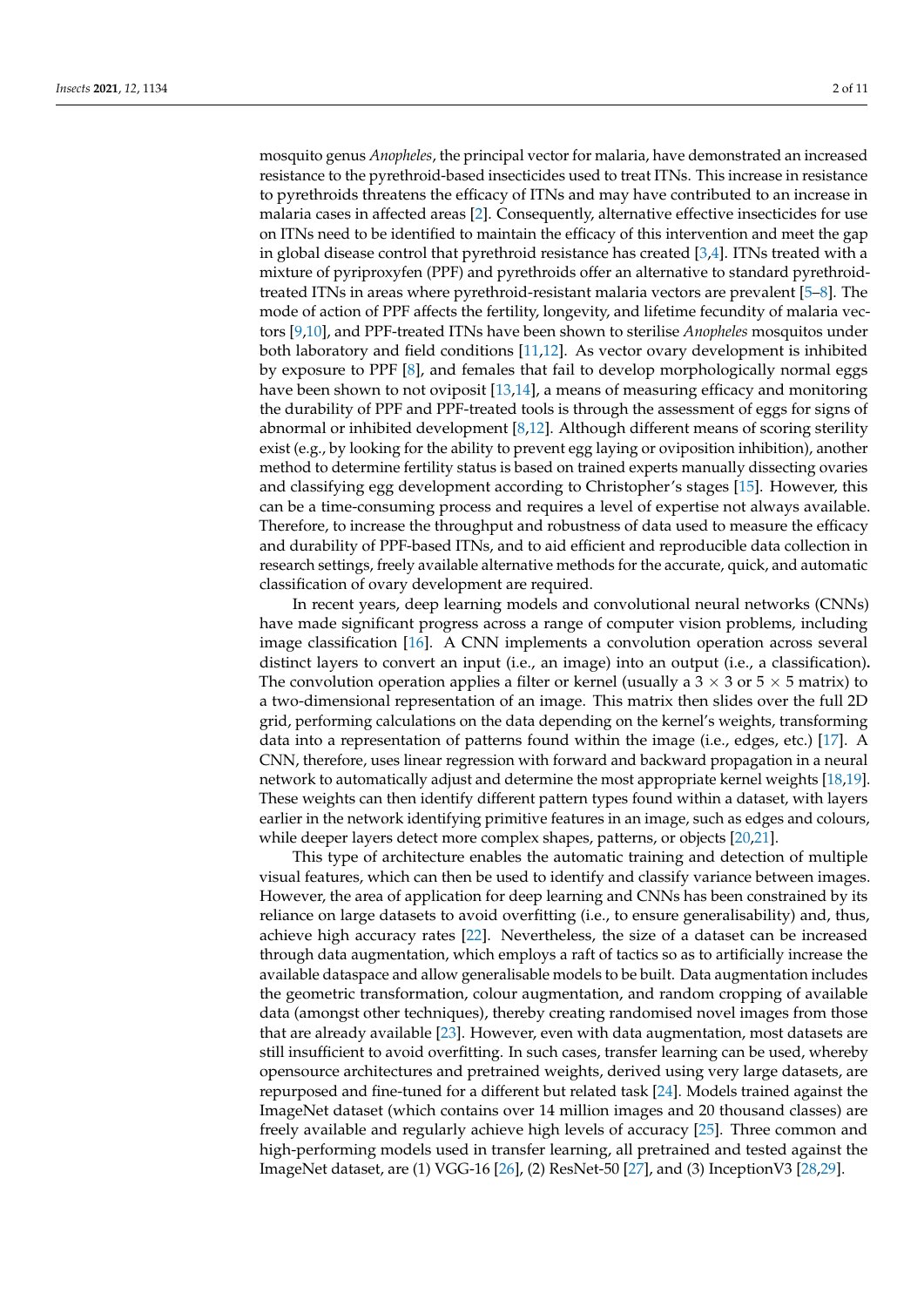Machine learning has already been successfully utilised within entomology for a number of species classification tasks, such as the identification of pest insect species [\[30\]](#page-9-21), the recognition of lepidopteran species [\[31\]](#page-9-22), and the classification of mosquito species [\[32](#page-9-23)[–35\]](#page-9-24). Additionally, automatic tools have been developed to count the eggs laid by female mosquitos, which can be used to estimate fecundity [\[36](#page-9-25)[–38\]](#page-9-26). However, current work on the automatic classification of mosquito fertility and egg development is limited. As such, this study is aimed at bridging this gap and uses deep learning, data augmentation, and transfer learning to develop a quick, robust, and practical method to classify the fertility status (i.e., 'fertile' or 'infertile') of mosquito ovaries from colour images. To be successful, this new method must (1) be automatic and require no, or limited, expert knowledge to categorise an image, (2) achieve close to the human accuracy rate of 99–100% (rate determined by the agreement between two scorers assessing the dataset used in this study), (3) be in an easily distributable, non-proprietary, and low-cost format, and (4) classify ovary fertility of an image faster than the estimated 2 s taken by human experts (rate determined by the mean time taken for four trained technicians to classify 30 random ovary images).

Using a novel dataset of dissected ovary images, data augmentation, and transfer learning, we were able to build and train a CNN in TensorFlow that can detect and classify the development status ('fertile' or 'infertile') of 157 ovaries in 38.5 s at a 94% accuracy rate. As such, this study proposes a new method for the automatic classification of the fertility status of *Anopheles* mosquito ovaries that is quick, accurate, and easily distributable, and that is not dependent on trained experts to score egg development.

## **2. Materials and Methods**

### *2.1. Image Dataset*

As no publicly available datasets exist, data from ongoing research were used for this study. A total of 524 images of dissected ovaries from 5–8 day old female mosquitos were collected and labelled with the appropriate fertility status (based on Christopher's stage of egg development). These were all full colour images obtained from three sources where fertility status was determined and corroborated by two trained expert scorers. A summary of the datasets used here is found in Table [1.](#page-2-0)

| <b>Dataset</b> | Source           | <b>Strain</b>     | <b>Image Count</b> | Fertile | Infertile |
|----------------|------------------|-------------------|--------------------|---------|-----------|
|                | Cove, Benin      | An. gambiae s.l.  | 124                | 79      | 45        |
| 2              | Insectary colony | An. gambiae Akron | 187                | 43      | 144       |
| 3              | Mwanza, Tanzania | An. funestus s.l. | 125                | 67      | 58        |
| 4              | Mwanza, Tanzania | An. gambiae s.l.  | 88                 | 38      | 50        |
|                | Total            |                   | 524                | 777     | 297       |

<span id="page-2-0"></span>**Table 1.** Image dataset summary.

The first dataset contained a total of 124 blood-fed adult pyrethroid-resistant female *An. gambiae* s.l. mosquitoes which had survived exposure to either a control untreated net or a PPF-treated net (Royal Guard) in experimental hut studies performed in accordance with current WHO guidelines [\[39\]](#page-10-0). Mosquitoes were collected as wild free-flying adults in experimental huts in Cove, Southern Benin, with 36.3% (*n* = 45) classified as being infertile and the remaining 63.7% (*n* = 79) classified as being fertile. The second dataset contained 187 blood-fed adult pyrethroid-resistant female *An. gambiae* Akron mosquitoes from insectary-maintained colonies. All samples had survived exposure to either a control untreated net or a PPF-treated net (Royal Guard) in WHO cone bioassays [\[39\]](#page-10-0). Of the total samples in the second dataset, 77.0% (*n* = 144) were classified as being infertile, and 23.0%  $(n = 43)$  were classified as being fertile. All samples in the first and second dataset were, after exposure, held in plastic holding cups and provided 10% glucose for 72 h to allow enough time to become gravid. Prior to dissection, mosquitoes were killed by placing them in a freezer at −20 ◦C for 5–10 min and then dissected on a dissecting slide by separating the abdomen from the head and thorax to expose the ovaries using dissecting needles. After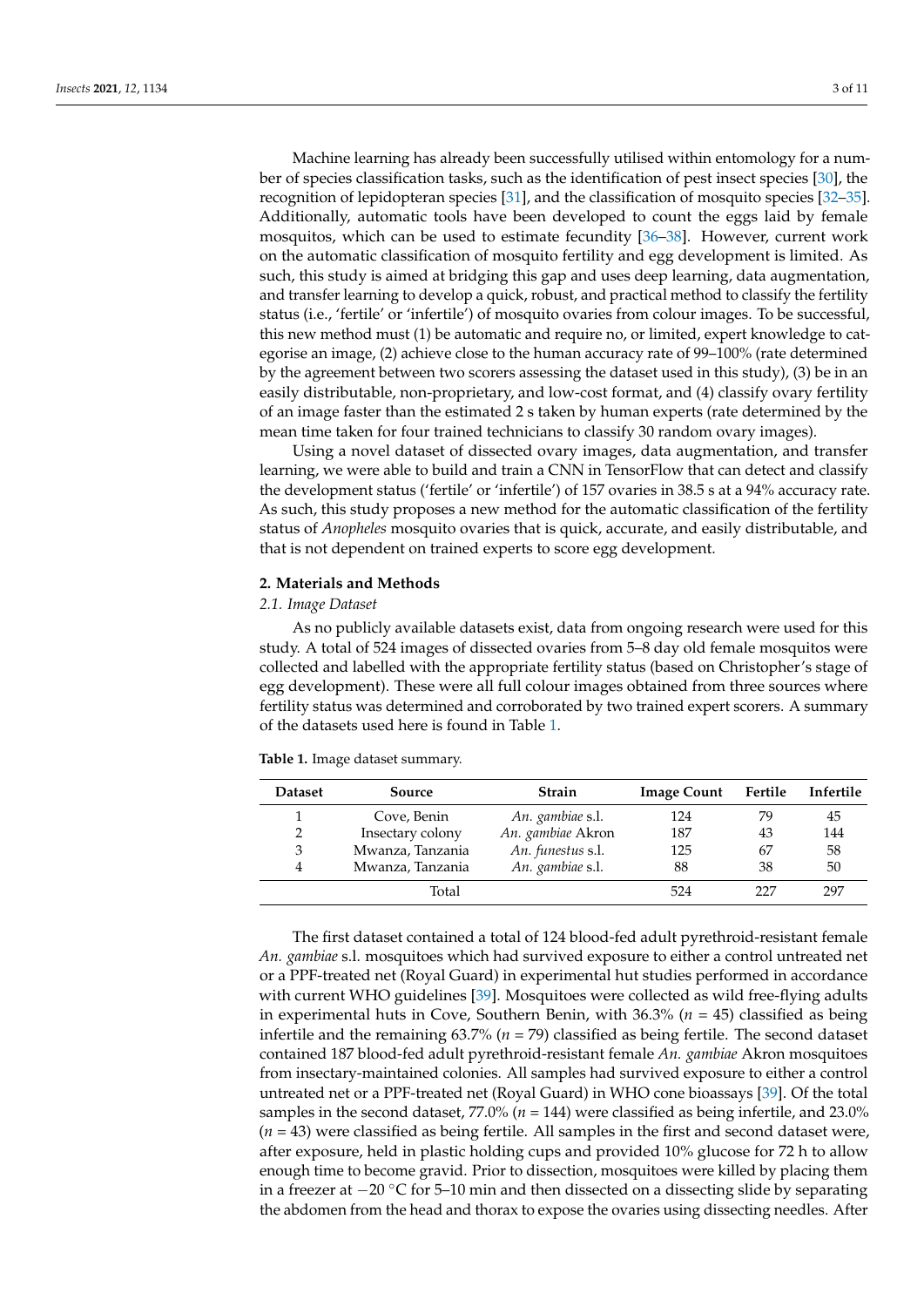dissection, eggs and ovaries of each mosquito were observed and photographed using a microscope equipped with a digital camera at  $4\times$  or  $10\times$  magnification. Developmental status of the eggs in each mosquito's ovaries was classified and validated by two scorers according to Christopher's stage of egg development [15]. Mosquitoes were classified as 'fertile' if eggs had fully developed to Christopher stage V and 'infertile' if eggs had not fully developed and remained in stages I–IV (see Figure [1\)](#page-3-0).

<span id="page-3-0"></span>

mediately exposed to glass bottles treated with  $1\times 10^{-10}$   $\mu$  mL of 100  $\mu$  mL of 100  $\mu$  mL of 100  $\mu$ 

stage V (normal elongated, boat/sausage-shaped eggs with lateral floats) are classified as 'fecund' or 'fertile'. If eggs have not fully developed and remain in stages I–IV (less elongated, round shape, or terms in eggs have not fully developed and remain in stages I (less elongated, re lacking floats), the mosquito is classified as 'non-fecund' or 'infertile'. lacking floats), the mosquito is classified as 'non-fecund' or 'infertile'. **Figure 1.** Christopher stages of egg development. Mosquitos whose eggs have fully developed to

*2.2. Pre-Processing and Train/Test Split* female *An. funestus* s.l. mosquitoes collected from the wall and roof of houses in Mwanza, Northwest Tanzania. Of these mosquitos, 46.4% (*n* = 58) were classed as being infertile and 53.6% ( $n = 67$ ) were classified as being fertile. Dataset 4 also contained free-flying freshly blood-fed pyrethroid-resistant female mosquitoes collected from the wall and roof of houses in Mwanza, Northwest Tanzania. However, these were *An. gambiae* s.l., 56.8% ( $n = 50$ ) classed as infertile and 43.2% ( $n = 38$ ) classed as fertile. All samples from datasets 3 and 4 were, after collection and following the CDC bottle bioassay guidelines [\[40\]](#page-10-1), immediately exposed to glass bottles treated with 1 $\times$  the diagnostic dose of 100  $\mu$ g/mL of PPF solution or control bottles treated with acetone for 60 min and left for 72 h post exposure The third dataset contained 125 free-flying freshly blood-fed pyrethroid-resistant to allow time to become gravid. Dissection was then carried out under a stereoscopic dissecting microscope (using a Nikon MODEL C-PSN) at 5× magnification to assess ovary development. The status of ovaries and eggs was again categorised by two scorers as either 'fertile' or 'infertile' according to Christopher's stage of egg development, with those in Christopher stage V determined to be 'fertile' and those in stages I–IV classed as 'infertile' [\[13\]](#page-9-4). After dissection, one image per mosquito was captured with a Motic camera microscope into a tablet PC.

#### <span id="page-3-1"></span>*2.2. Pre-Processing and Train/Test Split*

After data were loaded into Python, all images were rescaled to 224  $\times$  224 pixels to ensure consistency and improve processing times (Figure [2A](#page-4-0)). Before data were analysed, images were first randomly allocated to a training and a test set using a respective split of 70% (*n* = 367) and 30% (*n* = 157). A training set is used to teach a model to classify the correct domain. The set used here to train the model consisted of a total of 367 images, 151 (41.1%) classed as fertile and 216 (58.9%) classed as infertile. The test set is used to measure the accuracy of a model. Here, 157 total images were allocated to testing accuracy, with 76 (48.4%) classed as fertile and 81 (51.6%) classed as infertile.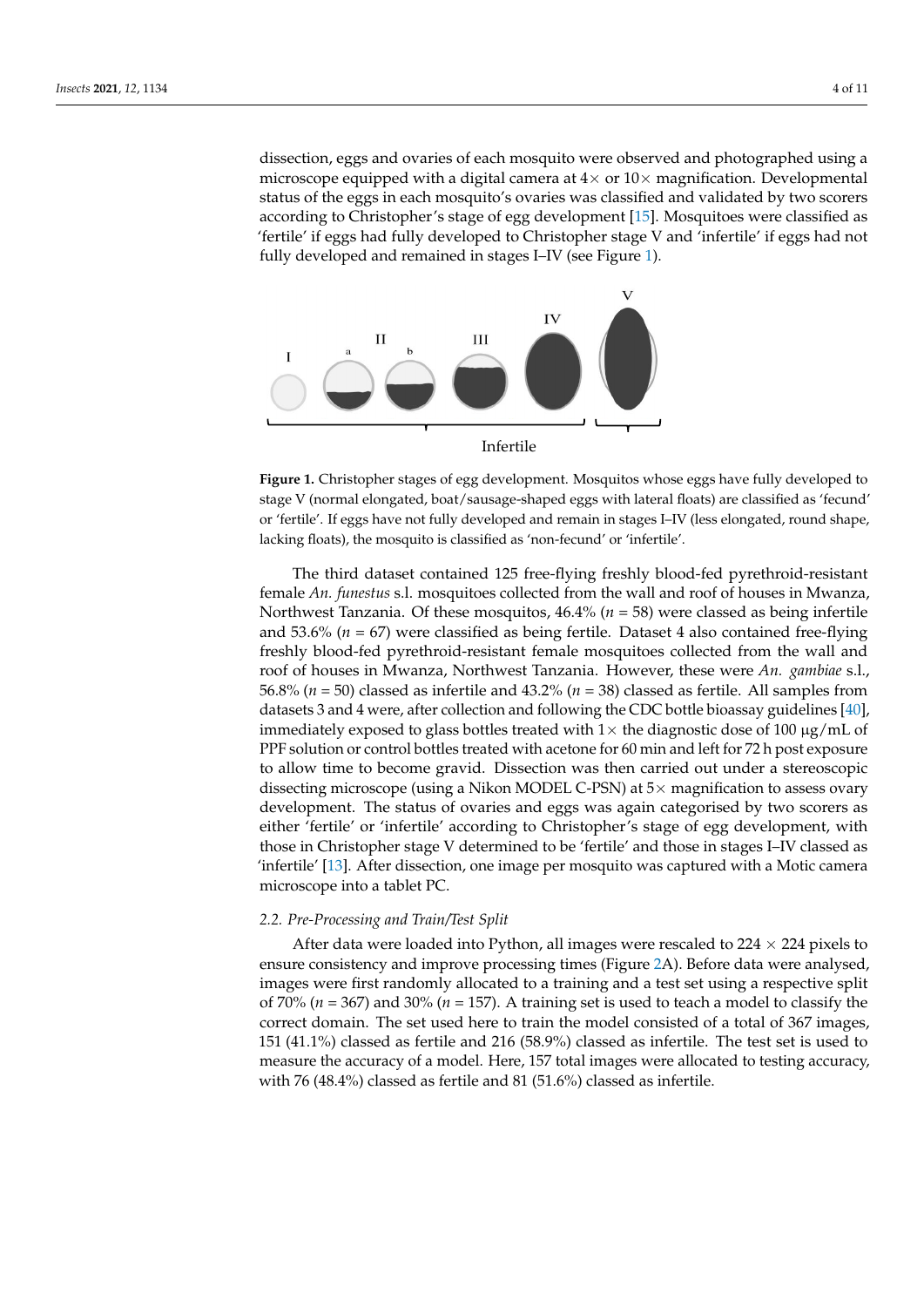<span id="page-4-0"></span>

ing it from 367 to 6973 images. The test set did not undergo any data augmentation.

Figure 2. Summary of analysis workflow. (A) Data are pre-processed as described in Section 2.2[. Im](#page-3-1)ages and labels are loaded before the images are resized and undergo a random 70%/30% split into training and test sets. (B) The training set undergoes data augmentation as described in Section [2.3.](#page-4-1) Each original image produces 18 variations based on a random rotation around 360°, a random horizontal flip, a random vertical flip, and a random brightness shift between 60% and 140%. Each variation retains the same classification as its original of the same classification as its original to a range of CNNs, and CNNs, and CNNs, and CNNs, and CNNs, and CNNs, and CNNs, and CNNs, and CNNs, and CNNs, 140%. Each variation retains the same classification as its original. (**C**) The training set is fitted to a range of CNNs, and classifiers are built and tested as described in Section [2.4.](#page-5-0)

## <span id="page-4-1"></span>*2.3. Data Augmentation*

To overcome the limited dataset, data augmentation was employed to increase the number of images available for training. A total of 18 random transformations were applied to each image in the training set. The original images were retained, and each variant maintained its original's classification label ('fertile' or 'infertile'). Each variant underwent a random transformation along four dimensions: (1) a random rotation around  $360^{\circ}$ ; (2) a randomised horizontal flip; (3) a randomised vertical flip; (4) a random brightness shift between 0.6 and 1.4. See Figure [2B](#page-4-0) for examples of this data augmentation on a fertile and an infertile ovary image. When images are rotated, a void is created around the edges. These voids can be filled by a number of means (e.g., by repeating the whole image or the neighbouring pixel). Experimentation found that leaving these voids black had the least impact on classification. Data augmentation was only applied to the training set, increasing it from 367 to 6973 images. The test set did not undergo any data augmentation.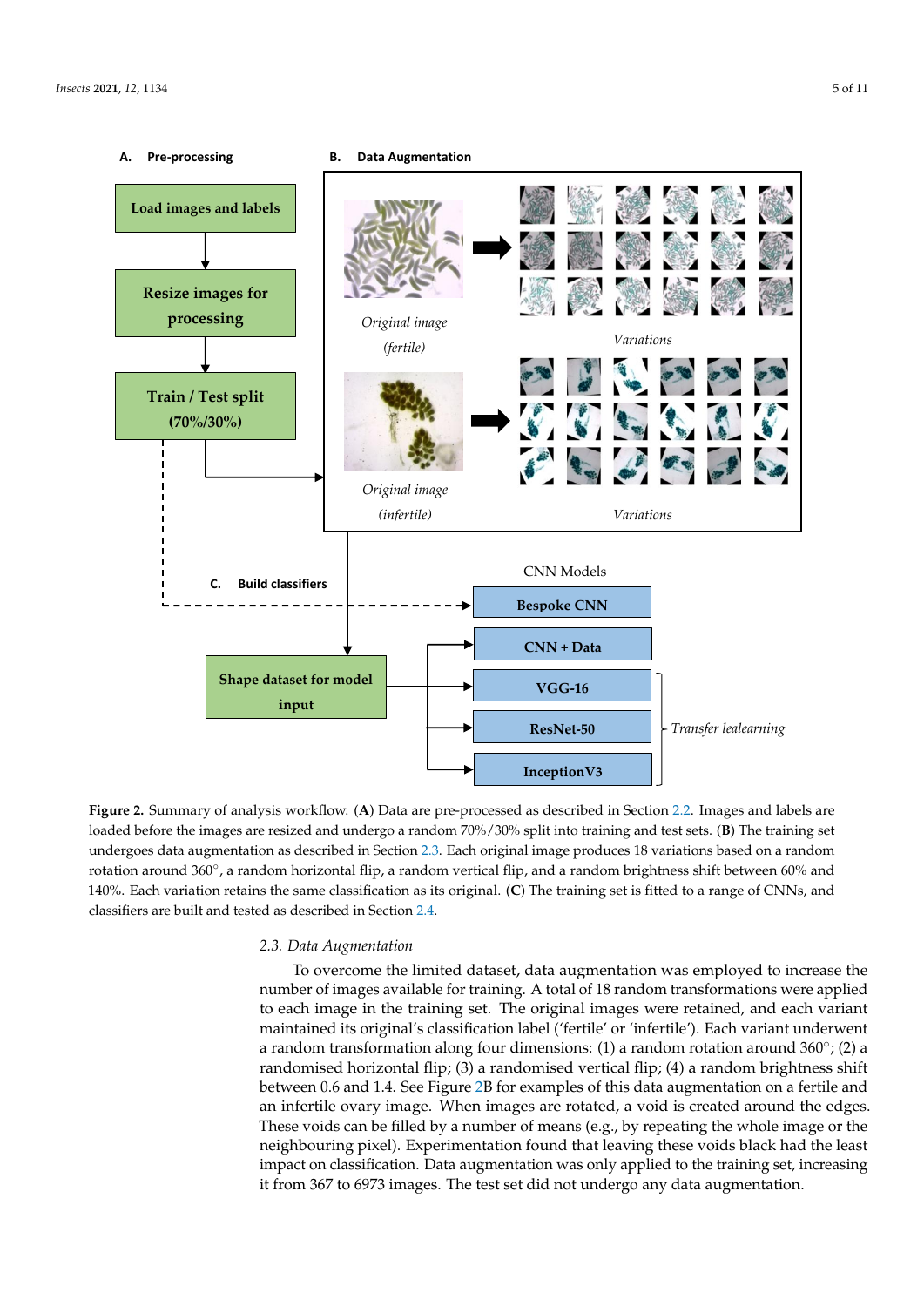# <span id="page-5-0"></span>*2.4. Analysis*

To prepare data for processing by the CNNs, all images were resized (Figure [2C](#page-4-0)). The dimensions of each image were rescaled to the correct input shape for the training algorithm (224  $\times$  224 pixels for the bespoke CNN, VGG-16, and ResNet-50 and 229  $\times$  229 for InceptionV3). Resizing images in this manner also ensures that the magnification, resolution, or quality of the photos available when using the tool do not affect classification.

Before transfer learning was undertaken, a benchmark was established using a bespoke handmade CNN in TensorFlow. The architecture used for this CNN comprised a ReLU activated  $3 \times 3$  input layer with 16 nodes, a (1, 1) stride, and 'same' padding (so that output size was equal to input size). This input layer then fed into three  $3 \times 3$  ReLU activated hidden layers, with the same stride and padding as the input layer and whose number of nodes doubled from the previous layer (e.g., 16, 32, 64, and 128). Each convolutional layer fed into a 2  $\times$  2 pooling layer, with a (2, 2) stride, to prevent overfitting. The final hidden layer was used as the input into a binary densely connected softmax output layer to capture either fertile (0) or infertile (1). As the model was a binary classifier, it was compiled using the 'Sparse Categorical Cross-Entropy' cost method, 'Root-Mean-Squared Propagation' optimiser, and 'Binary Accuracy' metric [\[41\]](#page-10-2). The model was trained against two training sets and used to generate two classifiers. The first classifier was trained against the original, pre-data augmentation, training set (i.e., 367 images) and the second full training set including data augmentation (i.e., 6973 images). During fitting, experimentation found that five epochs and a batch size of 32 produced the optimal performance. These models provided two benchmarks showing the impact of both data augmentation and transfer learning.

Once a benchmark was established, transfer learning was undertaken. The VGG-16 [\[26\]](#page-9-17), ResNet-50 [\[27\]](#page-9-18), and InceptionV3 [\[29\]](#page-9-20) architectures with parameters pretrained against the ImageNet dataset were repurposed using the full training set (i.e., 6973 images). Although the architectures' layers were frozen, to maintain their ImageNet weighting, each was slightly altered for its new purpose. The output layer of each architecture was replaced with a densely connected softmax layer with two outputs, so as to accommodate the binary classification of 'fertile' or 'infertile'. These altered models were then compiled and fit to the training set. As each model is a deep net classifying a binary problem, all three were compiled using the 'Sparse Categorical Cross-Entropy' cost method, 'adam' optimiser, and 'Binary Accuracy' metric [\[41\]](#page-10-2). The training data were then used to improve the target predictive function of the architectures to detect and classify fertility status. When fitting, manual fine-tuning of the models' hyperparameters found that five epochs and a batch size of 32 maximised performance.

#### *2.5. Resources and Requirements*

Image pre-processing, data augmentation, and analysis were performed using the TensorFlow 2.4.1 library in Python through a Jupyter notebook created for this project by the lead author. All analysis found here was performed on an Intel 2.20 GHz 10 Core Xeon Silver 4114 CPU equipped on a desktop computer with 25.8 GB of RAM.

# **3. Results**

For this study, one bespoke CNN architecture was created to classify data, and transfer learning was used to repurpose the existing VGG-16, ResNet-50, and InceptionV3 architectures. All architectures except one were retrained using the augmented training set (e.g., 6973 images). A version of the bespoke CNN was trained against the original, pre-data augmentation training set (e.g., 367 images) for benchmarking. The accuracy of all models was then measured against the test set (157 images). For a summary of the model performance, see Table [2.](#page-6-0)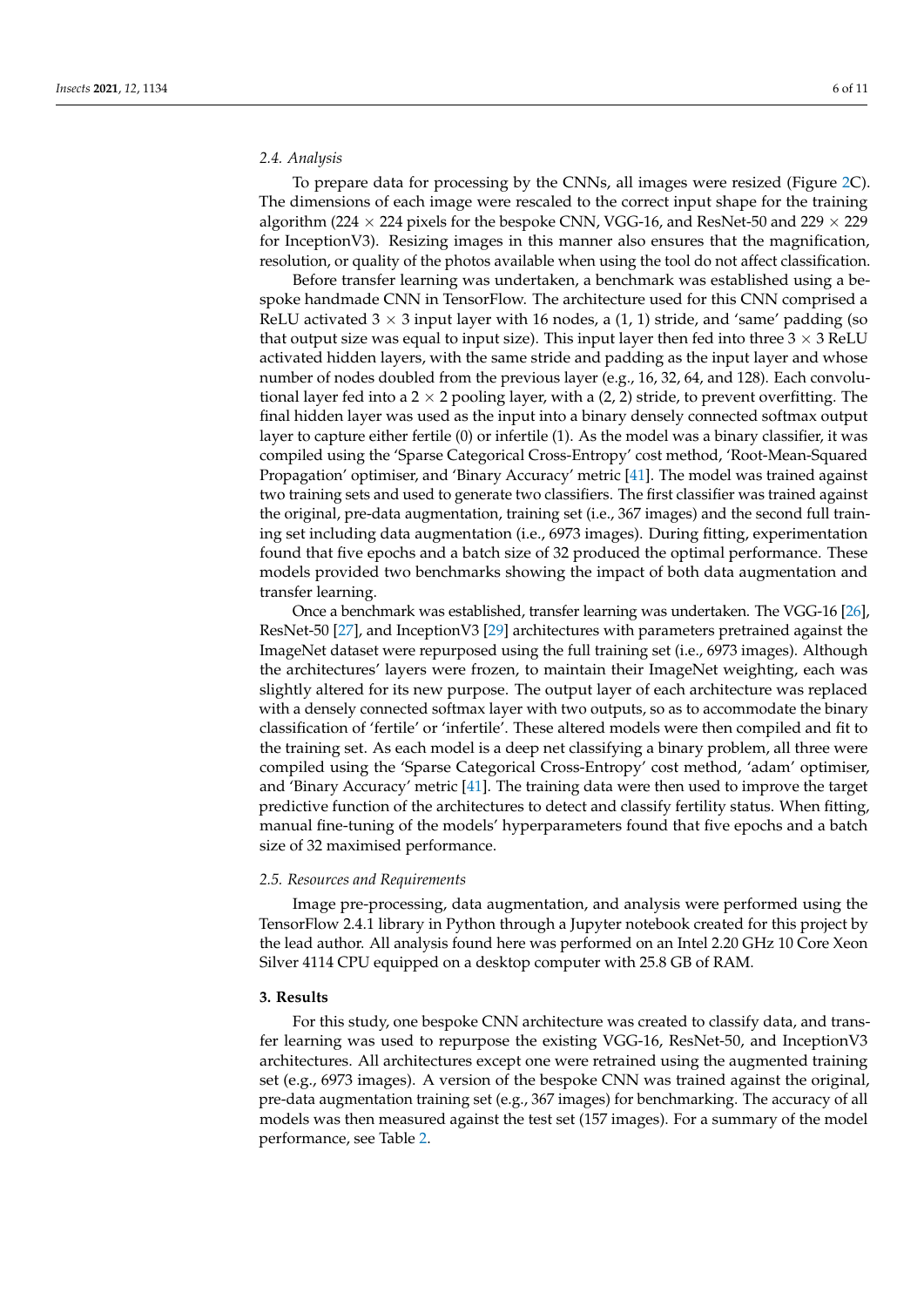<span id="page-6-0"></span>

| Architecture              | Accuracy <sup>1</sup> | Recall (Fer) $2$ | Recall $(Inf)^3$ | Precision (Fer) <sup>4</sup> | Precision (Inf) <sup>5</sup> | Speed <sup>b</sup> |
|---------------------------|-----------------------|------------------|------------------|------------------------------|------------------------------|--------------------|
| Bespoke CNN               | 0.777                 | 0.951            | 0.592            | 0.918                        | 0.713                        | 28.1 s             |
| $CNN + data Augmentation$ | 0.815                 | 0.901            | 0.724            | 0.873                        | 0.777                        | 28.7 s             |
| VGG-16                    | 0.885                 | 0.901            | 0.868            | 0.892                        | 0.880                        | 41.7 s             |
| ResNet-50                 | 0.943                 | 0.951            | 0.934            | 0.947                        | 0.939                        | 38.5 s             |
| Inception V3              | 0.803                 | 0.716            | 0.895            | 0.747                        | 0.879                        | 36.5 s             |

**Table 2.** Performance of transfer learning architectures against the test set.

<sup>1</sup> Accuracy—correct predictions divided by total number of predictions; <sup>2</sup> Recall (Fer)—fraction of fertile observations successfully retrieved; <sup>3</sup> Recall (Inf)—fraction of infertile observations successfully retrieved; <sup>4</sup> Precision (Fer)—true fertile predictions divided by total fertile predictions;<sup>5</sup> Precision (Inf)—true infertile predictions divided by total infertile predictions;<sup>6</sup> Speed—mean time (in seconds) over five repetitions for the model to load and classify 157 images.

#### *3.1. Classification Accuracy*

Accuracy was measured by comparing a model's classification of the images within the test set against that of the human experts, with a final accuracy rate calculated by dividing the number of correct predictions of 'fertile' or 'infertile' by the number of total predictions. Recall and precision were measured to ensure there was no imbalance in the accuracy of classes. The bespoke architecture achieved a benchmark of 78% without data augmentation but had significant skew toward 'fertile' predictions. Accuracy increased to 82%, with less skew toward 'fertile', when the augmented training set was used. When transfer learning was employed, the VGG-16 architecture achieved an accuracy of 89% with a satisfactory balance between classification, and the InceptionV3 architecture reached an accuracy similar to the benchmark of 80%, but with slight skew toward 'infertile.' However, the ResNet-50 architecture was able to attain the highest performance of all architectures, scoring an accuracy of 94% with a good balance between classes when measured against the test set. This is a level of precision close to the human accuracy rate of 99%. For a confusion matrix detailing the ResNet-50 architecture's performance, in this instance, see Table [3.](#page-6-1) As the images used to train and test the were all pre-processed, the magnification, resolution, or quality of image should not affect classification, and the accuracy scores reported here should be representative of real-world use.

| $n = 157^{1}$                                    | Predicted Infertile | <b>Predicted Fertile</b> |    |
|--------------------------------------------------|---------------------|--------------------------|----|
| <b>Actual Infertile</b><br><b>Actual Fertile</b> | 77                  |                          | 76 |
|                                                  | 5                   |                          |    |
|                                                  |                     | 75                       |    |

<span id="page-6-1"></span>**Table 3.** Confusion matrix for ResNet-50.

<sup>1</sup> Confusion matrix—comparison of actual values with those predicted by the model and giving details on true positive (top-left), true negative (bottom-right), false positive (top-right), and false negative (bottom-left) rates.

#### *3.2. Classification Speed*

All models were able to classify the full test set in under 1 min. To import all the necessary Python libraries, build the architecture, load the architecture with the pretrained fertility classification weights, and get the model's fertility prediction for the 157 images in the test set took a mean time (over five repetitions) of 28 s for the bespoke architecture, 41.7 s using the VGG-16 architecture, 38.5 s for ResNet-50, and 36.5 s for InceptionV3. This compares with an estimated 5 min 14 s taken for one human expert to classify the same number of images (figure determined by multiplying 157 by the mean time of 2 s taken for four trained technicians to classify 30 random ovary images).

## **4. Discussion**

This study aimed to use deep learning, data augmentation, and transfer learning to develop an automatic method for the classification of mosquito fecundity. It was determined that, for a solution to this problem to be appropriate, it must (1) require no, or limited, expert knowledge to categorise an image, (2) achieve close to the human accuracy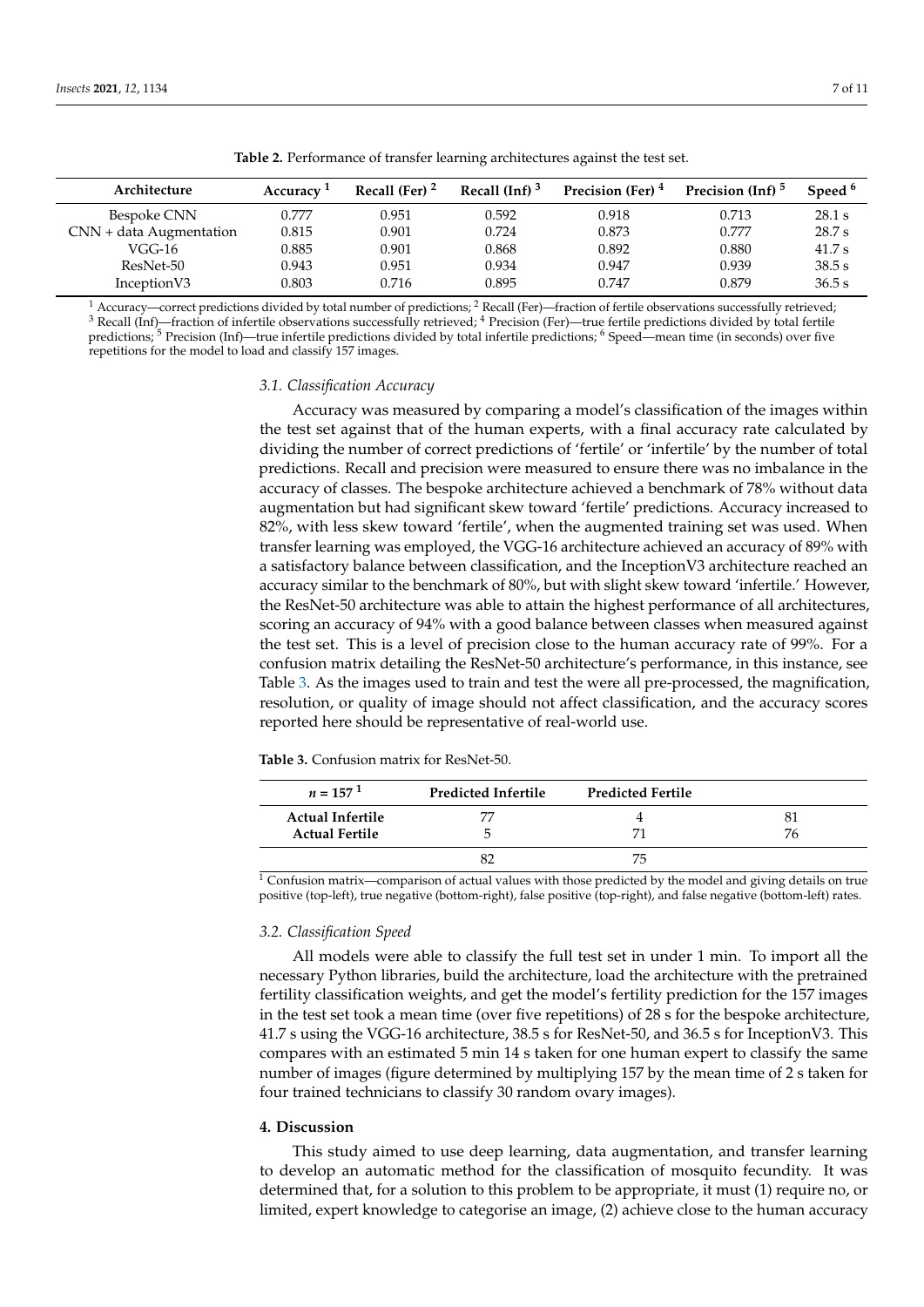rate of 99–100%, (3) be in an easily distributable, non-proprietary, and low-cost format, and (4) classify an image faster than the estimated 2 s taken by human experts.

As such, we propose that a ResNet-50 CNN architecture [\[27\]](#page-9-18), trained against the ImageNet database, be repurposed and fine-tuned to classify the fertility status ('fertile' or 'infertile') of *Anopheles* mosquito ovaries. Classification was based on Christopher's stages of egg development [\[15\]](#page-9-6), with eggs in stage V classed as 'fertile' and those eggs remaining in stages I–IV labelled as 'infertile.' Here, we show that such a model is capable of automatically classifying 157 images with a 94% accuracy rate in less than 40 s. Furthermore, as the model is built using TensorFlow 2.4.1, it uses a freely available, accessible, and robust opensource technology that is easily distributable via the web or mobile phones [\[41\]](#page-10-2). Consequently, the approach detailed in this study meets three of its aims, as it does not require any experts to categorise an image, it is easily distributable in a free format, and it can classify images faster than an expert. However, although the accuracy rate of the model does not achieve that of a human expert, it is still highly precise and is only 5% less accurate than trained experts. Furthermore, it is likely that this accuracy rate of 94% can be raised as more data become available.

Such a model is useful when assessing the efficacy of PPF-based tools through measurements of induced sterility in laboratory reared and field-collected populations of mosquitoes [\[12\]](#page-9-3), and it could be particularly useful for large-volume bioassays done for durability monitoring of bio-efficacy of PPF-treated ITNs distributed in disease-endemic communities over time. It can also be used in bioassays performed during resistance monitoring, whereby field-collected females are exposed to a discriminating concentration of PPF to measure induced sterility [\[8\]](#page-8-5). This is a practical and accessible tool available to all researchers studying the efficacy of PPF or other insecticides with a similar mode of action.

Although offering several advancements over the existing manual method for classifying ovary status via dissection and examination, the model presented here is subject to its own limitations. Machine learning will not remove the need for trained technicians to dissect ovaries, only the assessment of their fertility status. Consequently, some equipment and expertise to dissect samples and to take digital colour images are still required to use the model. However, as taking photos of dissected ovaries is standard practice for record keeping and quality control, this model's need for images should not add additional work but increase objectivity and reproducibility while removing the need for a second trained technician to confirm classification. A second limitation to the current model comes from the dataset included in its training. As only pyrethroid-resistant *Anopheles* mosquito ovaries exposed to PPF were included in this study, its results are not generalisable to other species, arthropods, or insecticides. Thirdly, as there are no established dissection and imaging guidelines for capturing mosquito ovaries, there may be considerable divergence between the methods and tools employed at different sites. This may mean that the model is currently only generalisable to those locations that use techniques similar to those detailed in this paper's methods. However, the scale of this divergence, if any, is not currently known. Lastly, although a distributable application of the ResNet-50 model is currently in development, a version of the tool accessible via the internet is not yet available. Consequently, some knowledge of Python is currently necessary to employ the classifier.

It is likely that developments can be made to improve performance and accessibility. For example, to increase accuracy and applicability of the classification tool, the training set could be expanded to include samples exposed to other growth regulators or insecticides of interest, images from a broader range of sites, or other species of mosquito (including all cryptic subspecies of the *An. gambiae* complex). Additionally, accuracy and generalisability may be increased through the use of a fuzzy image classifier or classification using fuzzy logic, rather than a CNN. This alternative approach may improve precision as it could account for any ambiguity in the image dataset [\[42\]](#page-10-3). Furthermore, as the current model is limited to a binary classification of 'fertile' or 'infertile', it could be developed to capture the five Christopher stages of egg development or count the number of eggs in the dissected ovaries. Moreover, although the use of images from multiple locations in this study should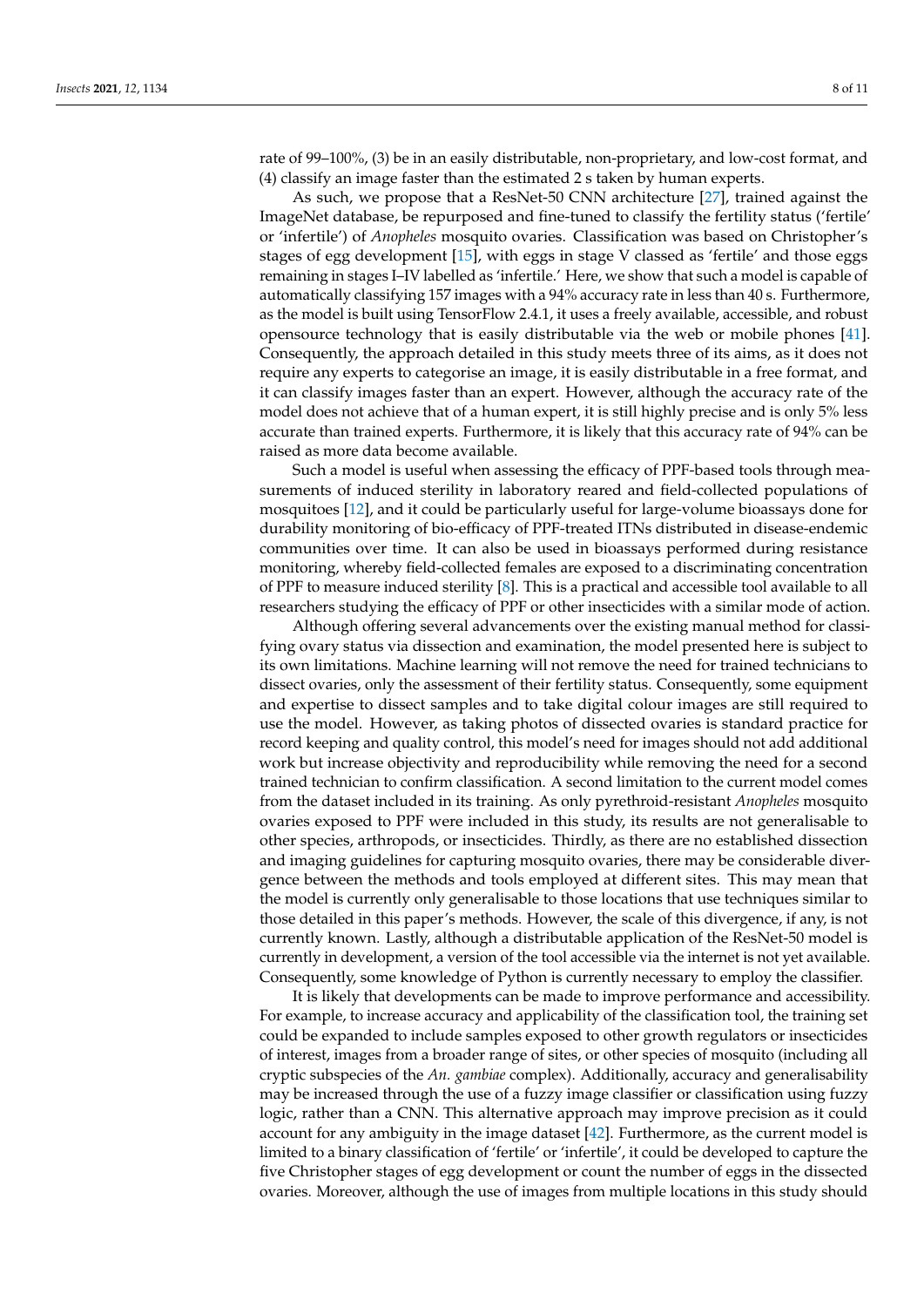ensure that the model is robust enough to deal with differences in the dissection and imaging of samples, standard operating procedures concerning dissection and imaging need be developed to support the use of the classification tool. Lastly, the ResNet-50 model is currently only available via a Jupyter notebook; however, as a version of the model that can be accessed via the web is in development, a free and easy-to-use version of the model could be made freely available.

#### **5. Conclusions**

In conclusion, the reliance on manual scoring of mosquito egg development to determine the impact of PPF on the fertility of *Anopheles* mosquitos requires a level of expertise and experience that is not always available. This paper shows these limitations can be overcome using a ResNet-50 CNN model that automates the classification of egg development as a measure of fertility status. Such a model is fast, can achieve an acceptable level of precision, is in a robust format, and has the potential to be easily distributed in a practical, accessible, and freely available manner. Furthermore, this approach is applicable to scoring the fertility of mosquitoes exposed to any PPF-treated tool or similarly acting insecticide or insect growth regulator, which causes the same impact on ovary morphology, as well as applicable during bioassays performed to measure efficacy of these tools and in resistance monitoring.

**Author Contributions:** Conceptualisation, A.S. and R.S.L.; methodology, analysis, and writing (draft preparation), M.T.F.; materials, R.S.L., J.F., N.S.M., N.P. and C.N. All authors have read and agreed to the published version of the manuscript.

**Funding:** This research was funded by the Bill and Melinda Gates Foundation, grant number INV-004350, through Innovation to Impact (I2I) at the Liverpool School of Tropical Medicine. M.F. is funded by the Medical Research Council of the UK, grant number MR/P027873/1, through the Global Challenges Research Fund.

**Institutional Review Board Statement:** Not applicable.

**Data Availability Statement:** All code and model weights used for analysis, modelling, and visualisation are available in a GitLab repository at [https://gitlab.com/MTFowler/lstm\\_ovaryclassify](https://gitlab.com/MTFowler/lstm_ovaryclassify) (last accessed on 3 December 2021). As the images in this study are still being used in ongoing research, they will only be available upon reasonable request.

**Conflicts of Interest:** The authors declare no conflict of interest.

#### **References**

- <span id="page-8-0"></span>1. World Health Organization. *World Malaria Report 2019*; World Health Organization: Geneva, Switzerland, 2019.
- <span id="page-8-1"></span>2. World Health Organization. *Global Report on Insecticide Resistance in Malaria Vectors: 2010–2016*; World Health Organization: Geneva, Switzerland, 2018.
- <span id="page-8-2"></span>3. World Health Organization. *Implications of Insecticide Resistance for Malaria Vector Control*; World Health Organization: Geneva, Switzerland, 2016.
- <span id="page-8-3"></span>4. Ranson, H.; Lissenden, N. Insecticide Resistance in African Anopheles Mosquitos: A Worsening Situation That Needs Urgent Action to Maintain Malaria Control. *Trends Parasitol.* **2016**, *32*, 187–196. [\[CrossRef\]](http://doi.org/10.1016/j.pt.2015.11.010)
- <span id="page-8-4"></span>5. Ngufor, C.; N'guessan, R.; Fagbohoun, J.; Odjo, A.; Malone, D.; Akogbeto, M.; Rowland, M. Olyset Duo® (a Pyriproxyfen and Permethrin Mixture Net): An Experimental Hut Trial against Pyrethroid Resistant Anopheles Gambiae and Culex Quinquefasciatus in Southern Benin. *PLoS ONE* **2014**, *3*, e93603. [\[CrossRef\]](http://doi.org/10.1371/journal.pone.0093603)
- 6. Tiono, A.B.; Ouédraogo, A.; Ouattara, A.; Bougouma, E.C.; Coulibaly, S.; Diarra, A.; Faragher, B.; Guelbeogo, W.M.; Grisales, N.; Ouédraogo, Z.A.; et al. Efficacy of Olyset Duo, a Bednet Containing Pyriproxyfen and Permethrin, versus a Permethrin-Only Net against Clinical Malaria in an Area with Highly Pyrethroid-Resistant Vectors in Rural Burkina Faso: A Cluster-Randomised Controlled Trial. *Lancet* **2018**, *18*, 569–580. [\[CrossRef\]](http://doi.org/10.1016/S0140-6736(18)31711-2)
- 7. Toé, K.H.; Mechan, F.; Tangena, J.A.; Morris, M.; Solino, J.; Tchicaya, E.F.S.; Traoré, A.; Ismail, H.; Maas, J.; Lissenden, N.; et al. Assessing the Impact of the Addition of Pyriproxyfen on the Durability of Permethrin-Treated Bed Nets in Burkina Faso: A Compound-Randomized Controlled Trial. *Malar. J.* **2019**, *18*, 383. [\[CrossRef\]](http://doi.org/10.1186/s12936-019-3018-1)
- <span id="page-8-5"></span>8. Ngufor, C.; Agbevo, A.; Fagbohoun, J.; Fongnikin, A.; Rowland, M. Efficacy of Royal Guard, a New Alpha-Cypermethrin and Pyriproxyfen Treated Mosquito Net, against Pyrethroid-Resistant Malaria Vectors. *Sci. Rep.* **2020**, *22*, 12777. [\[CrossRef\]](http://doi.org/10.1038/s41598-020-69109-5)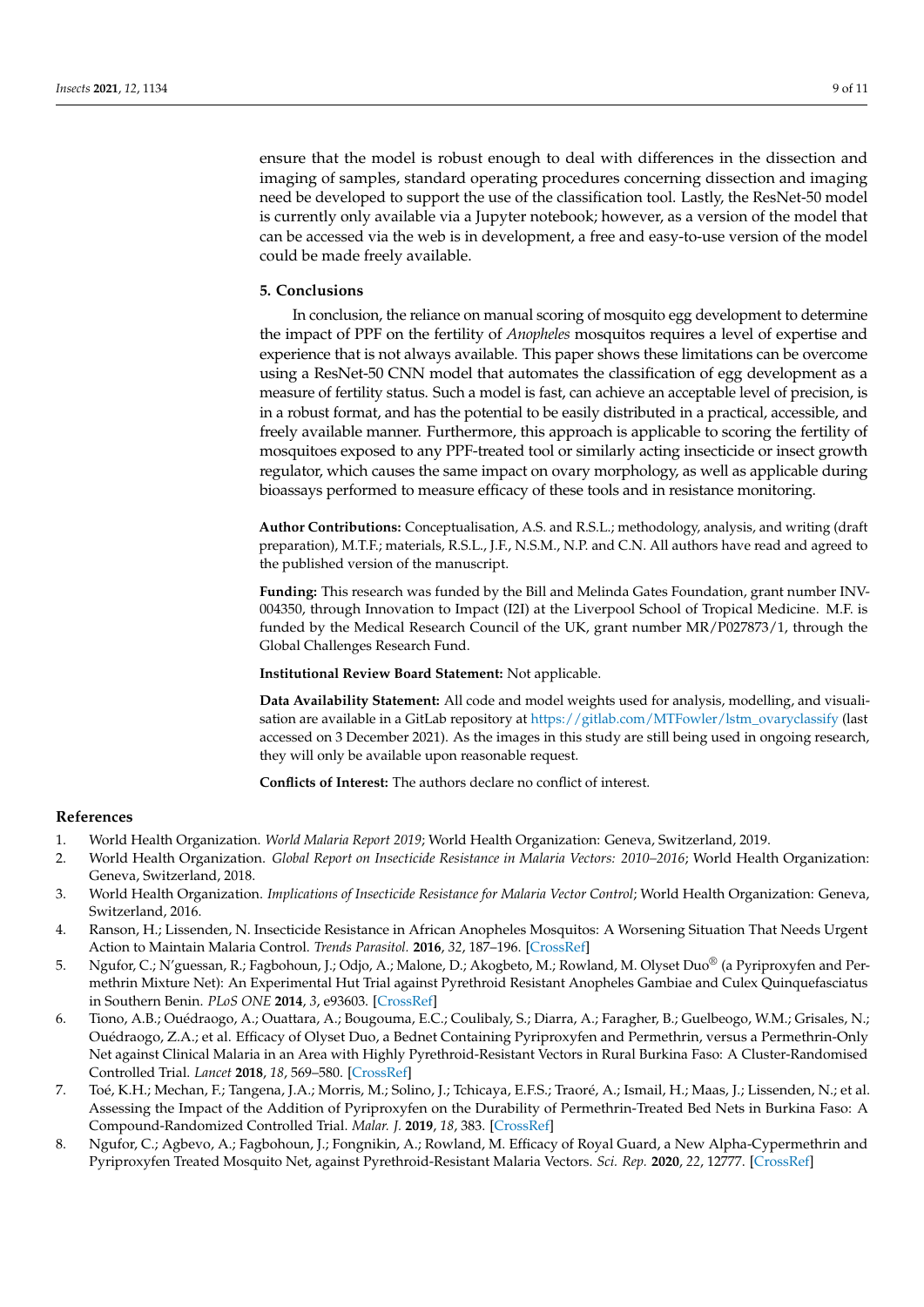- <span id="page-9-0"></span>9. Ohashi, K.; Nakada, K.; Ishiwateri, T.; Miyaguchi, J.; Shono, Y.; Lucas, J.R.; Mito, N. Efficacy of Pyriproxyfen-Treated Nets in Sterilizing and Shortening the Longevity of Anopheles Gambiae (Diptera: Culicidae). *J. Med. Entomol.* **2012**, *49*, 1052–1058. [\[CrossRef\]](http://doi.org/10.1603/ME12006)
- <span id="page-9-1"></span>10. Kawada, H.; Dida, G.O.; Ohash, K.; Kawashima, E.; Sonye, G.; Njenga, S.M.; Mwandawiro, C.; Minakawa, N. A Small-Scale Field Trial of Pyriproxyfen-Impregnated Bed Nets against Pyrethroid-Resistant Anopheles Gambiae s.s. in Western Kenya. *PLoS ONE* **2014**, *9*, e111195. [\[CrossRef\]](http://doi.org/10.1371/journal.pone.0111195)
- <span id="page-9-2"></span>11. Ngufor, C.; Fagbohoun, J.; Todjinou, D.; Odjo, A.; Malone, D.; Ismail, H.; Akogbeto, M.; Rowland, M. Efficacy of the Olyset Duo Net against Insecticide-Resistant Mosquito Vectors of Malaria. *Sci. Transl. Med.* **2016**, *8*, 356ra121. [\[CrossRef\]](http://doi.org/10.1126/scitranslmed.aad3270) [\[PubMed\]](http://www.ncbi.nlm.nih.gov/pubmed/27629488)
- <span id="page-9-3"></span>12. Grisales, N.; Lees, R.S.; Maas, J.; Morgan, J.C.; Wangrawa, D.W.; Guelbeogo, W.M.; N'Fale, S.; Lindsay, S.W.; McCall, P.J.; Ranson, H. Pyriproxyfen-Treated Bed Nets Reduce Reproductive Fitness and Longevity of Pyrethroid-Resistant Anopheles Gambiae under Laboratory and Field Conditions. *Malar. J.* **2021**, *20*, 273. [\[CrossRef\]](http://doi.org/10.1186/s12936-021-03794-z) [\[PubMed\]](http://www.ncbi.nlm.nih.gov/pubmed/34158066)
- <span id="page-9-4"></span>13. Koama, B.; Namountougou, M.; Sanou, R.; Ouattara, A.; Dabiré, R.K.; Malone, D.; Diabaté, A. The Sterilizing Effect of Pyriproxyfen on the Malaria Vector Anopheles Gambiae: Physiological Impact on Ovaries Development. *Malar. J.* **2015**, *14*, 101. [\[CrossRef\]](http://doi.org/10.1186/s12936-015-0609-3) [\[PubMed\]](http://www.ncbi.nlm.nih.gov/pubmed/25880844)
- <span id="page-9-5"></span>14. Yadav, K.; Dhiman, S.; Acharya, B.; Ghorpade, R.R.; Sukumaran, D. Pyriproxyfen Treated Surface Exposure Exhibits Reproductive Disruption in Dengue Vector Aedes Aegypti. *PLoS Negl. Trop. Dis.* **2019**, *11*. [\[CrossRef\]](http://doi.org/10.1371/journal.pntd.0007842) [\[PubMed\]](http://www.ncbi.nlm.nih.gov/pubmed/31738760)
- <span id="page-9-6"></span>15. Christophers, S.R. The Development of the Egg Follicle in Anophelines. *Paludism* **1911**, *2*, 73–88.
- <span id="page-9-7"></span>16. Albawi, S.; Mohammed, T.A.; Al-Zawi, S. Understanding of a Convolutional Neural Network. In Proceedings of the International Conference on Engineering and Technology (ICET), Antalya, Turkey, 21–23 August 2017; pp. 1–6. [\[CrossRef\]](http://doi.org/10.1109/ICEngTechnol.2017.8308186)
- <span id="page-9-8"></span>17. Rawat, W.; Wang, Z. Deep Convolutional Neural Networks for Image Classification: A Comprehensive Review. *Neural Comput.* **2017**, *29*, 2352–2449. [\[CrossRef\]](http://doi.org/10.1162/neco_a_00990)
- <span id="page-9-9"></span>18. Hopfield, J.J. Neural Networks and Physical Systems with Emergent Collective Computational Abilities. *Proc. Natl. Acad. Sci. USA* **1982**, *79*, 2554–2558. [\[CrossRef\]](http://doi.org/10.1073/pnas.79.8.2554) [\[PubMed\]](http://www.ncbi.nlm.nih.gov/pubmed/6953413)
- <span id="page-9-10"></span>19. Srinivas, S.; Sarvadevabhatla, R.K.; Mopuri, K.R.; Prabhu, N.; Kruthiventi, S.S.S.; Babu, R.V. A Taxonomy of Deep Convolutional Neural Nets for Computer Vision. *Front. Robot. AI* **2016**, *2*, 36. [\[CrossRef\]](http://doi.org/10.3389/frobt.2015.00036)
- <span id="page-9-11"></span>20. Zeiler, M.D.; Fergus, R. Visualizing and Understanding Convolutional Networks. In *Computer Vision—ECCV 2014*; Lecture Notes in Computer Science; Springer: Zurich, Switzerland, 2014; Volume 8689, pp. 818–833.
- <span id="page-9-12"></span>21. Venkatesan, R.; Li, B. *Convolutional Neural Networks in Visual Computing: A Concise Guide*; CRC Press: Boca Raton, FL, USA, 2017.
- <span id="page-9-13"></span>22. Chen, X.; Lin, X. Big Data Deep Learning: Challenges and Perspectives. *IEEE Access* **2014**, *2*, 514–525. [\[CrossRef\]](http://doi.org/10.1109/ACCESS.2014.2325029)
- <span id="page-9-14"></span>23. Shorten, C.; Khoshgoftaar, T.M. A Survey on Image Data Augmentation for Deep Learning. *J. Big Data* **2019**, *6*, 60. [\[CrossRef\]](http://doi.org/10.1186/s40537-019-0197-0)
- <span id="page-9-15"></span>24. Weiss, K.; Khoshgoftaar, T.M.; Wang, D. A Survey of Transfer Learning. *J. Big Data* **2016**, *3*, 9. [\[CrossRef\]](http://doi.org/10.1186/s40537-016-0043-6)
- <span id="page-9-16"></span>25. Manzo, M.; Pellino, S. Voting in Transfer Learning System for Ground-Based Cloud Classification. *Mach. Learn. Knowl. Extr.* **2021**, *3*, 542–553. [\[CrossRef\]](http://doi.org/10.3390/make3030028)
- <span id="page-9-17"></span>26. Simonyan, K.; Zisserman, A. Very Deep Convolutional Networks for Large-Scale Image Recognition. *arXiv* **2014**, arXiv:1409.1556.
- <span id="page-9-18"></span>27. He, K.; Zhang, X.; Ren, S.; Sun, J. Deep Residual Learning for Image Recognition. In Proceedings of the 2016 IEEE Conference on Computer Vision and Pattern Recognition (CVPR), Las Vegas, NV, USA, 27–30 June 2016; pp. 770–778.
- <span id="page-9-19"></span>28. Szegedy, C.; Vanhoucke, V.; Ioffe, S.; Shlens, J.; Woja, Z. Rethinking the Inception Architecture for Computer Vision. In Proceedings of the 2016 IEEE Conference on Computer Vision and Pattern Recognition (CVPR), Las Vegas, NV, USA, 27–30 June 2016; pp. 2818–2826.
- <span id="page-9-20"></span>29. Szegedy, C.; Liu, W.; Jia, Y.; Reed, S.; Anguleox, D.; Erhan, D.; Vanhoucke, V.; Rabinovich, A. Going Deeper with Convolutions. In Proceedings of the 2015 IEEE Conference on Computer Vision and Pattern Recognition (CVPR), Boston, MA, USA, 7–12 June 2015; pp. 1–9.
- <span id="page-9-21"></span>30. Liu, Z.; Gao, J.; Yang, G.; Zhang, H.; He, Y. Localization and Classification of Paddy Field Pests Using a Saliency Map and Deep Convolutional Neural Network. *Sci. Rep.* **2016**, *6*, 20410. [\[CrossRef\]](http://doi.org/10.1038/srep20410)
- <span id="page-9-22"></span>31. Zhu, L.; Ma, M.; Zhang, Z.; Zhang, P. Hybrid Deep Learning for Automated Lepidopteran Insect Image Classification. *Orient. Insects* **2017**, *51*, 79–91. [\[CrossRef\]](http://doi.org/10.1080/00305316.2016.1252805)
- <span id="page-9-23"></span>32. Couret, J.; Moreira, D.C.; Bernier, D.; Loberti, A.M.; Dotson, E.M.; Alvarez, M. Delimiting Cryptic Morphological Variation among Human Malaria Vector Species Using Convolutional Neural Networks. *PLoS Negl. Trop. Dis.* **2020**, *17*. [\[CrossRef\]](http://doi.org/10.1371/journal.pntd.0008904)
- 33. Minakshi, M.; Bharti, P.; Bhuiyan, T.; Kariev, S.; Chellappan, S. A Framework Based on Deep Neural Networks to Extract Anatomy of Mosquitoes from Images. *Sci. Rep.* **2020**, *10*, 13059. [\[CrossRef\]](http://doi.org/10.1038/s41598-020-69964-2)
- 34. Motta, D.; Santos, A.Á.B.; Machado, B.A.S.; Ribeiro-Filho, O.G.V.; Camargo, L.O.A.; Valdenegro-Toro, M.A.; Kirhner, F.; Badaró, R. Optimization of Convolutional Neural Network Hyperparameters for Automatic Classification of Adult Mosquitoes. *PLoS ONE* **2020**, *15*, e0234959. [\[CrossRef\]](http://doi.org/10.1371/journal.pone.0234959)
- <span id="page-9-24"></span>35. Park, J.; Kim, D.I.; Choi, B.; Kang, W.; Kwon, H.W. Classification and Morphological Analysis of Vector Mosquitoes Using Deep Convolutional Neural Networks. *Sci. Rep.* **2020**, *10*, 1012. [\[CrossRef\]](http://doi.org/10.1038/s41598-020-57875-1) [\[PubMed\]](http://www.ncbi.nlm.nih.gov/pubmed/31974419)
- <span id="page-9-25"></span>36. Mains, J.W.; Mercer, D.R.; Dobson, S.L. Digital Image Analysis to Estimate Numbers of Aedes Eggs Oviposited in Containers. *J. Am. Mosq. Control. Assoc.* **2008**, *24*, 496–501. [\[CrossRef\]](http://doi.org/10.2987/5740.1)
- 37. Dembo, E.; Ogboi, J.; Abay, S.; Lupidi, G.; Dahiya, N.; Habluetzal, A.; Lucantoni, L. A User Friendly Method to Assess Anopheles Stephensi (Diptera: Culicidae) Vector Fitness: Fecundity. *J. Med. Entomol.* **2014**, *51*, 831–836. [\[CrossRef\]](http://doi.org/10.1603/ME13112)
- <span id="page-9-26"></span>38. Gaburro, J.; Duchemin, J.B.; Paradkar, P.N.; Nahavandi, S.; Bhatti, A. Assessment of ICount software, a precise and fast egg counting tool for the mosquito vector *Aedes aegypti*. *Parasites Vectors* **2016**, *9*, 590. [\[CrossRef\]](http://doi.org/10.1186/s13071-016-1870-1) [\[PubMed\]](http://www.ncbi.nlm.nih.gov/pubmed/27863526)